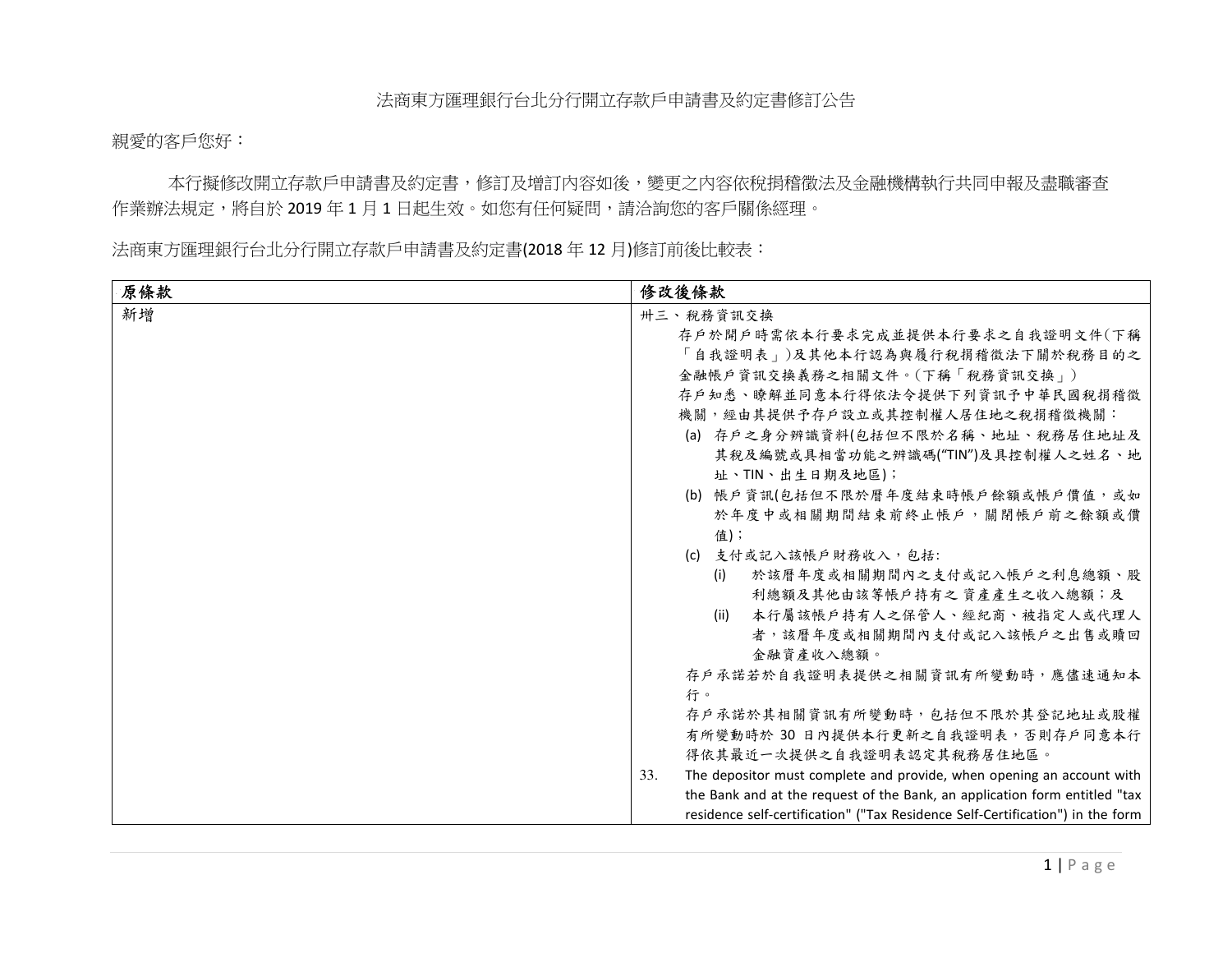as specified by the Bank and any other documents that the Bank may require from time to time which the Bank deems relevant to the performance of its obligations under the Tax Collection Act in relation to the automatic exchange of financial account information regarding tax matters ("Automatic Exchange of Information"). The depositor is informed and acknowledges and agrees that the Bank may report the following information provided under the relevant regulations to the taxation authority in Taiwan for onward transmission to tax authorities of the jurisdiction(s) in which the depositor, and if applicable, its beneficial owner(s) are resident(s) for tax purposes: (a) information on the identity of the depositor (including but not limited to its name, address, place of residence for tax purposes and the depositor's tax identification number or its functional equivalent ("TIN") and the name, address, TIN, date and place of birth of each of its beneficial owners); (b) information on accounts (including but not limited to the account balance or value of the relevant account at the end of each calendar year, or, if the account is closed during the year or the relevant period, the balance or value right before the closure of such account); (c) financial income paid or credited to an account, in particular: (i) the total gross amount of interest, dividend, and other income generated by assets held in the relevant account paid or credited to that account (or under that account) during any calendar year or other appropriate reference period; and (ii) the total gross proceeds from sale or redemption of financial assets paid or credited to the account during any calendar year or other appropriate reference period during which the Bank has acted as custodian, broker, nominee or representative of the Customer. The depositor undertakes to inform the Bank promptly upon any change in details of any information provided by it to the Bank in the Tax Residence Self-Certification. The depositor undertakes to provide the Bank within 30 days a new Tax Residence Self-Certification or any additional materials upon changes in circumstances including but not limited to any changes in the registered office address or shareholding of the depositor. Otherwise, the depositor agrees that the Bank may consider the depositor as a resident of the jurisdiction in which the depositor last stated itself to be in a Tax Resident